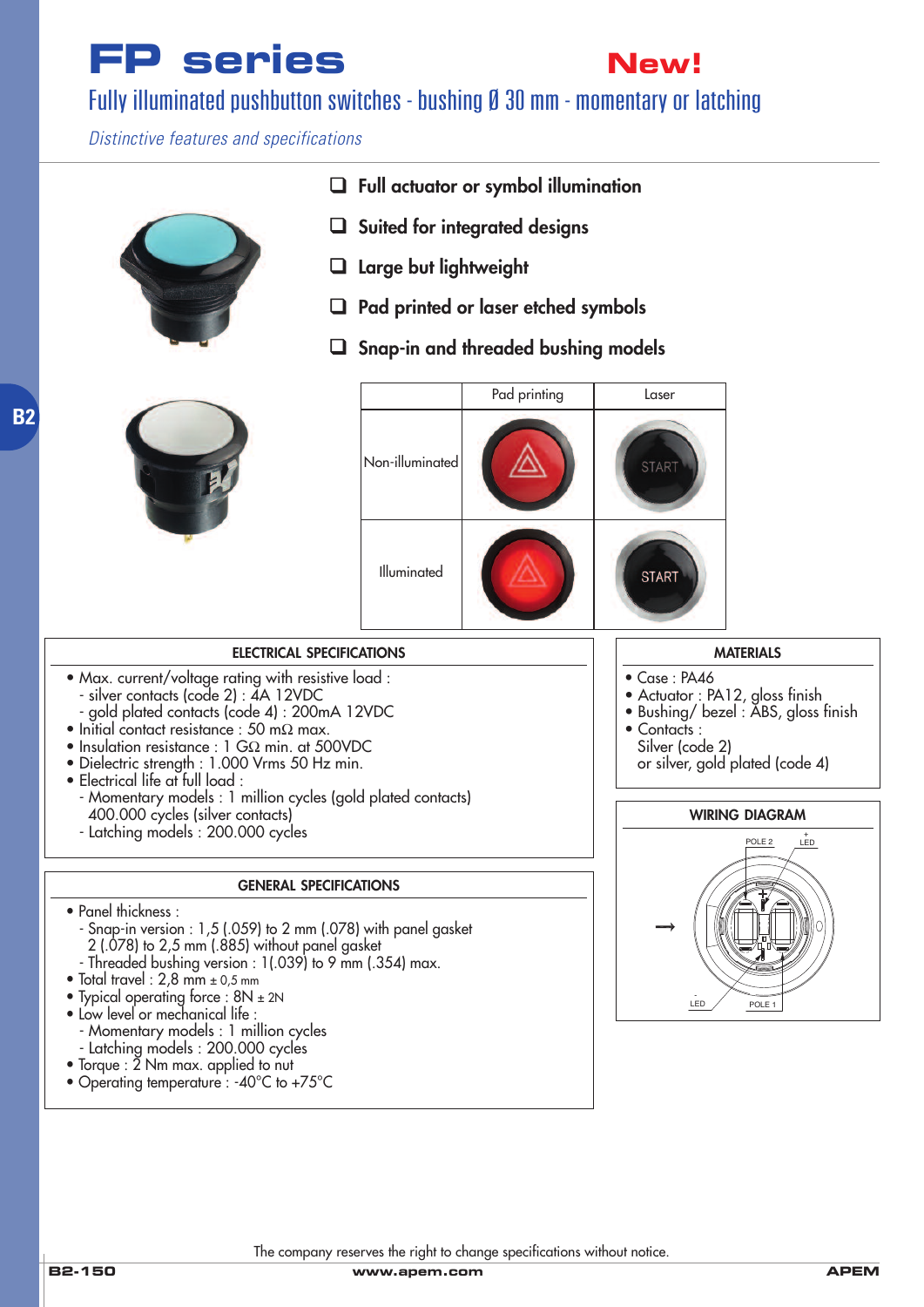## **New!**

## **FP series**

## Fully illuminated pushbutton switches - bushing Ø 30 mm - momentary or latching

*Overview*



#### **ABOUT THIS SERIES**

On the following pages, you will find successively : model structure of switches and options in the same order as in above chart

**Dimensions :** first dimensions are in mm while inches are shown as bracketed numbers.



**NOTICE** : please note that not all combinations of above numbers are available. Refer to the following pages for further information.



**Mounting accessories** : Standard hardware supplied :1 panel gasket (snap-in versions) 1 plastic hex nut and 1 panel gasket (threaded bushing versions)



**Packaging unit** : 20 pieces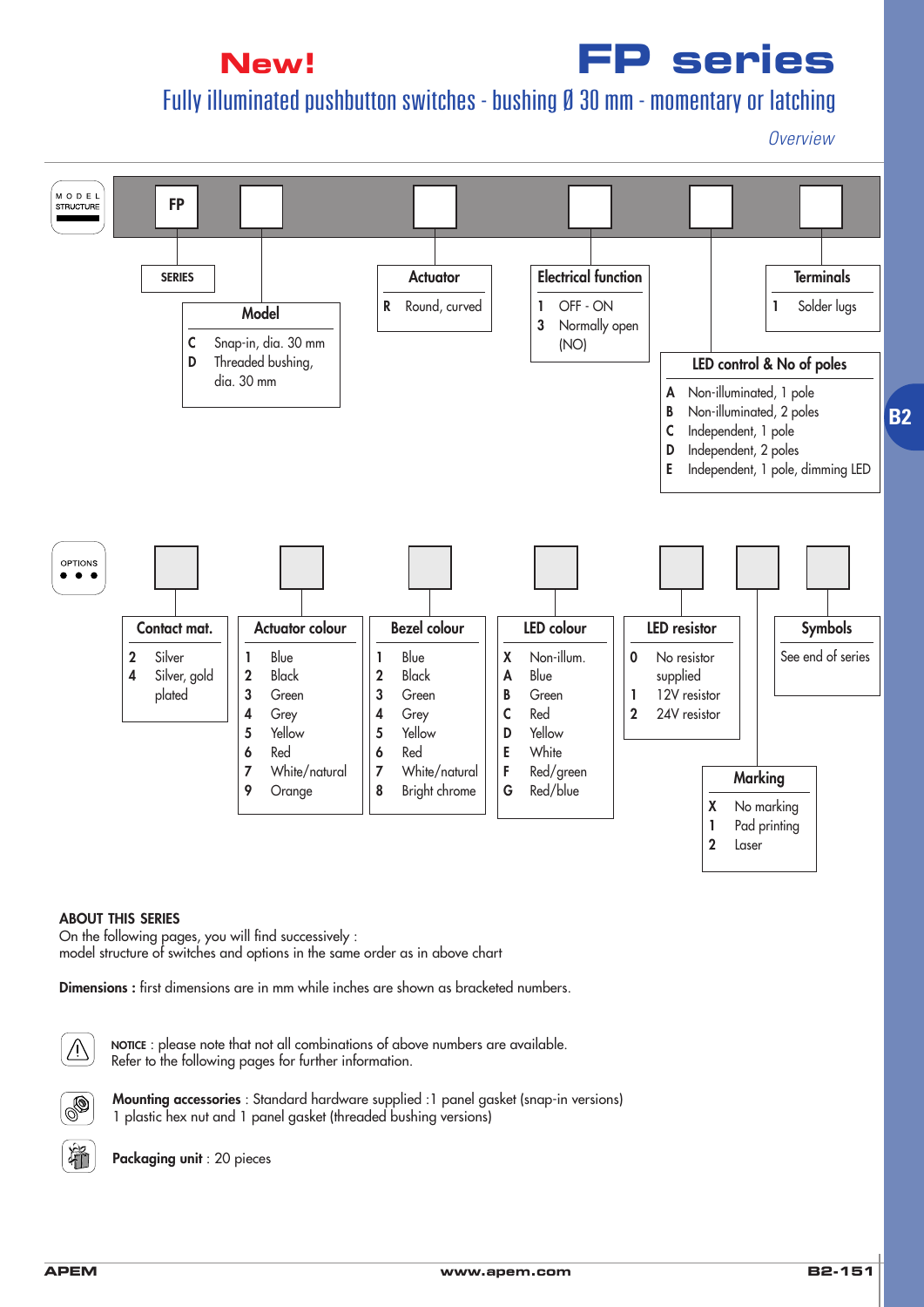





Fully illuminated pushbutton switches - bushing Ø 30 mm - momentary or latching

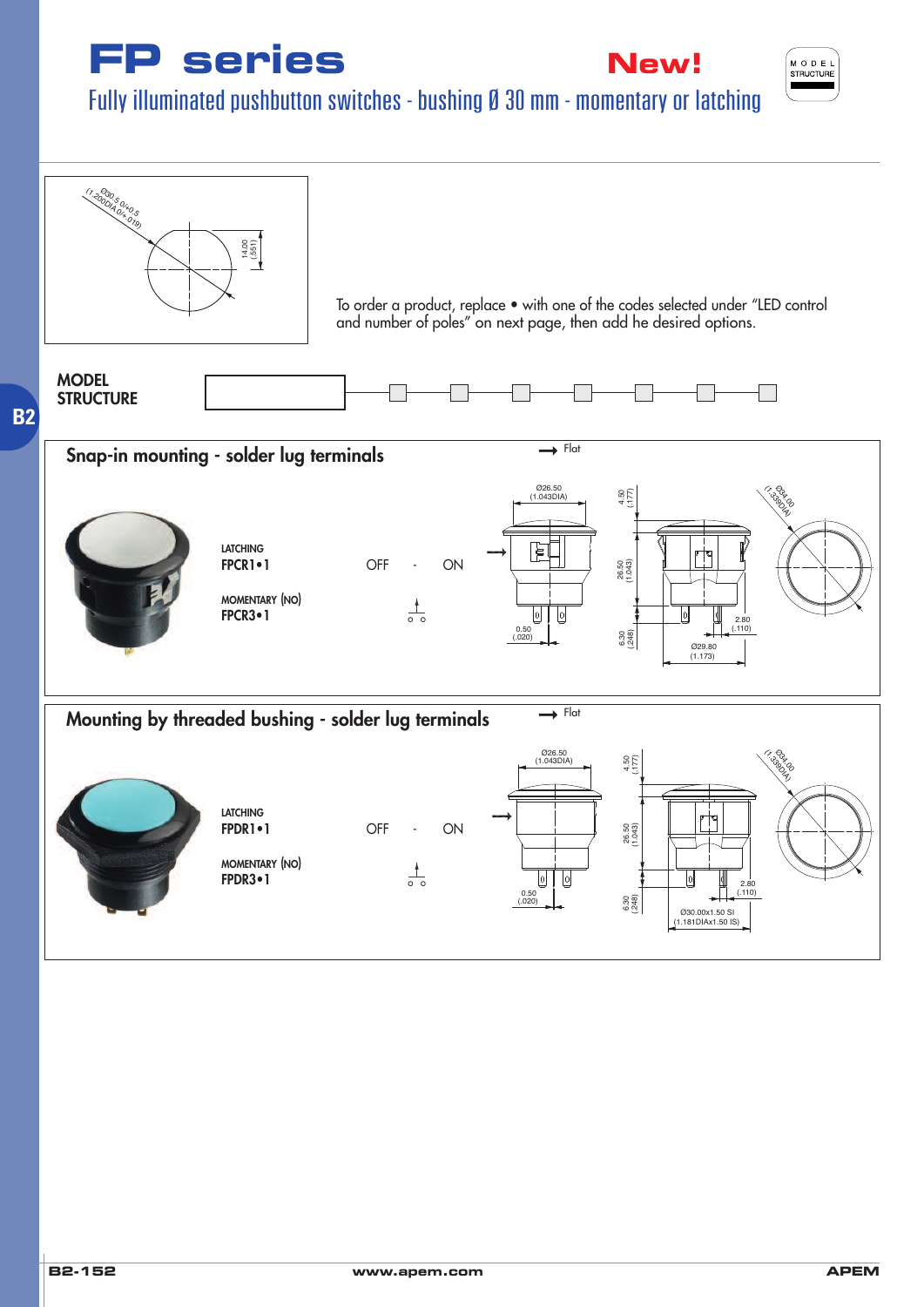

**New! FP series** Fully illuminated pushbutton switches - bushing Ø 30 mm - momentary or latching

*Options*

### **LED CONTROL AND NUMBER OF POLES**

Complete the model numbers on previous pages with one of the following codes.